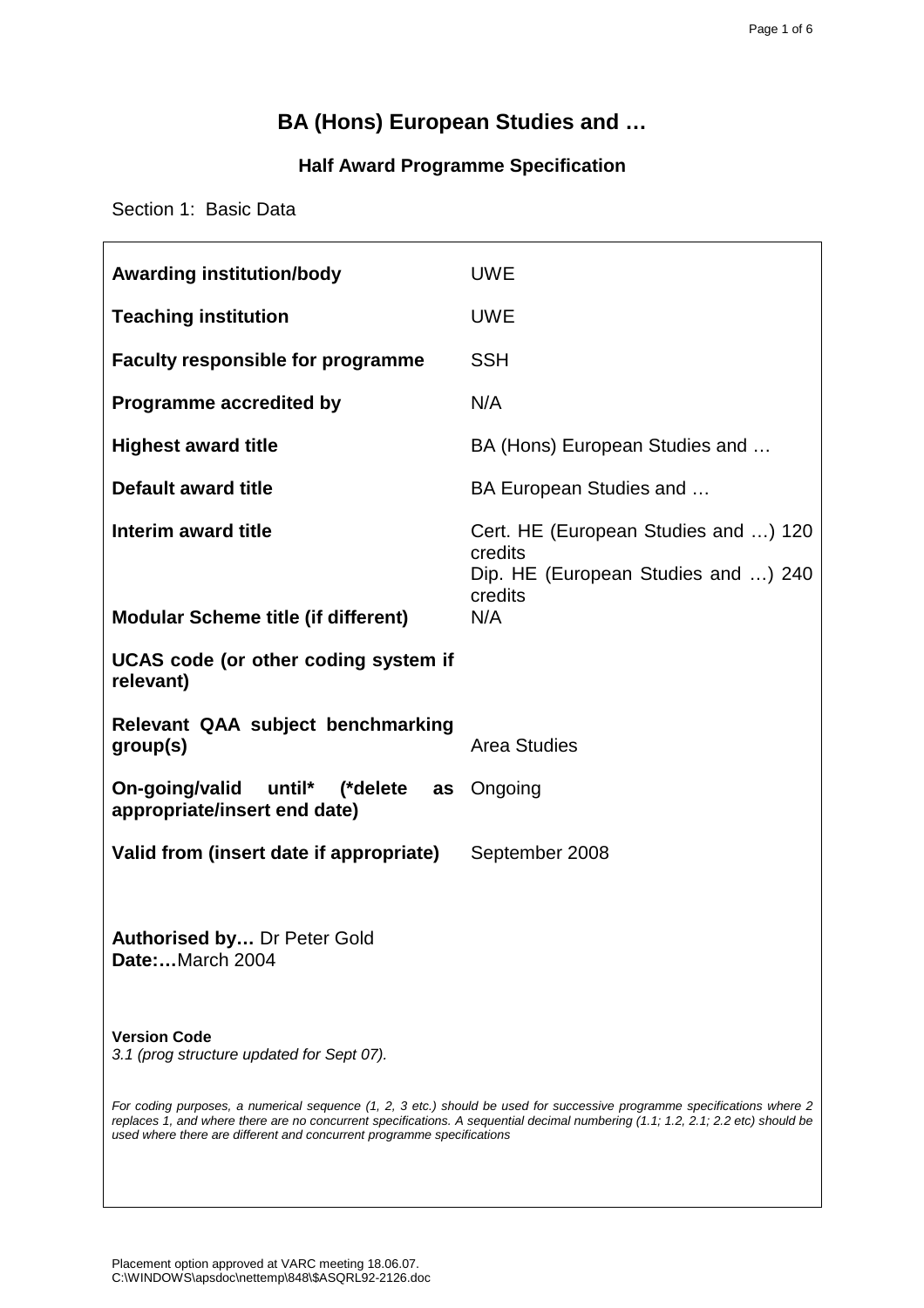## **Section 2: Educational aims of the programme**

- To equip students with knowledge and understanding of European civilisation, society and business culture.
- To acquaint students with social, political, economic and cultural issues relating both to the European Union and to the wider Europe.
- To foster a critical engagement with the area of European Studies within a coherent framework of disciplines and interdisciplinarity, with emphasis upon historical, socio-political, socio-cultural and business-culture approaches.
- To equip students with a range of generic and subject-specific skills fitting them for further study and/or employment in professional environments.
- To develop generic cognitive skills notably those of enquiry, analysis, synthesis, evaluation and coherent presentation – in articulate and self-directed graduates possessing a high degree of intellectual independence.
- To develop subject-specific practical skills, including: proficient information-gathering using a diverse range of research resources, traditional and electronic; ability to engage constructively with other cultures; ability to apply concepts from different disciplines and/or interdisciplinary approaches; lucid and critical presentation of data and ideas.
- To develop key transferable skills emphasising self-motivation and self-reliance, co-operative interpersonal relations, information management, analysis, communication and critique.

## **Section 3: Learning outcomes of the programme**

The award route provides opportunities for students to develop and demonstrate knowledge and understanding, qualities, skills and other attributes in the following areas: ...

| A. Knowledge and understanding                                                                                                                                                                                                                                                                                                                                                                                                                                                                                                                                               |                                                                                                                                                                                                                                                                                                                                                                                                                                                                                                                                                                                                                                                                                  |  |
|------------------------------------------------------------------------------------------------------------------------------------------------------------------------------------------------------------------------------------------------------------------------------------------------------------------------------------------------------------------------------------------------------------------------------------------------------------------------------------------------------------------------------------------------------------------------------|----------------------------------------------------------------------------------------------------------------------------------------------------------------------------------------------------------------------------------------------------------------------------------------------------------------------------------------------------------------------------------------------------------------------------------------------------------------------------------------------------------------------------------------------------------------------------------------------------------------------------------------------------------------------------------|--|
| Learning outcomes                                                                                                                                                                                                                                                                                                                                                                                                                                                                                                                                                            | Teaching, Learning and Assessment Strategies                                                                                                                                                                                                                                                                                                                                                                                                                                                                                                                                                                                                                                     |  |
| A. Knowledge and understanding of:                                                                                                                                                                                                                                                                                                                                                                                                                                                                                                                                           | Teaching/learning methods and strategies                                                                                                                                                                                                                                                                                                                                                                                                                                                                                                                                                                                                                                         |  |
| 1. The social, political and economic issues<br>currently confronting European nations<br>individually and collectively.<br>2. The specific issues relating to the<br>enlargement of the European Union,<br>especially the integration of countries in<br>Central and Eastern Europe<br>3. Issues relating to the cultural identity of<br>European nations and peoples<br>4. Issues relating to European business cultures<br>5. Specific issues relating either to Europe in<br>general, defined areas of Europe, or country-<br>focused issues relating to France, Germany | All modules will be delivered through a balanced<br>mix of lectures and seminars, the latter becoming<br>increasingly student-led as learners engage with<br>specific aspects of the curriculum and begin to<br>undertake research in private study time.<br>Wherever possible and appropriate, audio-visual<br>study aids and electronic information sources<br>(especially the Internet) will be exploited to add<br>extra dimensions to the learning experience over<br>and above those provided by more traditional<br>methods. Students will be encouraged to make<br>use of these also in their seminar presentations.<br>All modules will be integrated into UWE on-line. |  |
| and Spain                                                                                                                                                                                                                                                                                                                                                                                                                                                                                                                                                                    | <b>Assessment</b>                                                                                                                                                                                                                                                                                                                                                                                                                                                                                                                                                                                                                                                                |  |
|                                                                                                                                                                                                                                                                                                                                                                                                                                                                                                                                                                              | In the majority of modules, testing of the<br>knowledge base is achieved through a balanced<br>mix of written examinations, seminar presen-<br>tations and (normally) written assignments.                                                                                                                                                                                                                                                                                                                                                                                                                                                                                       |  |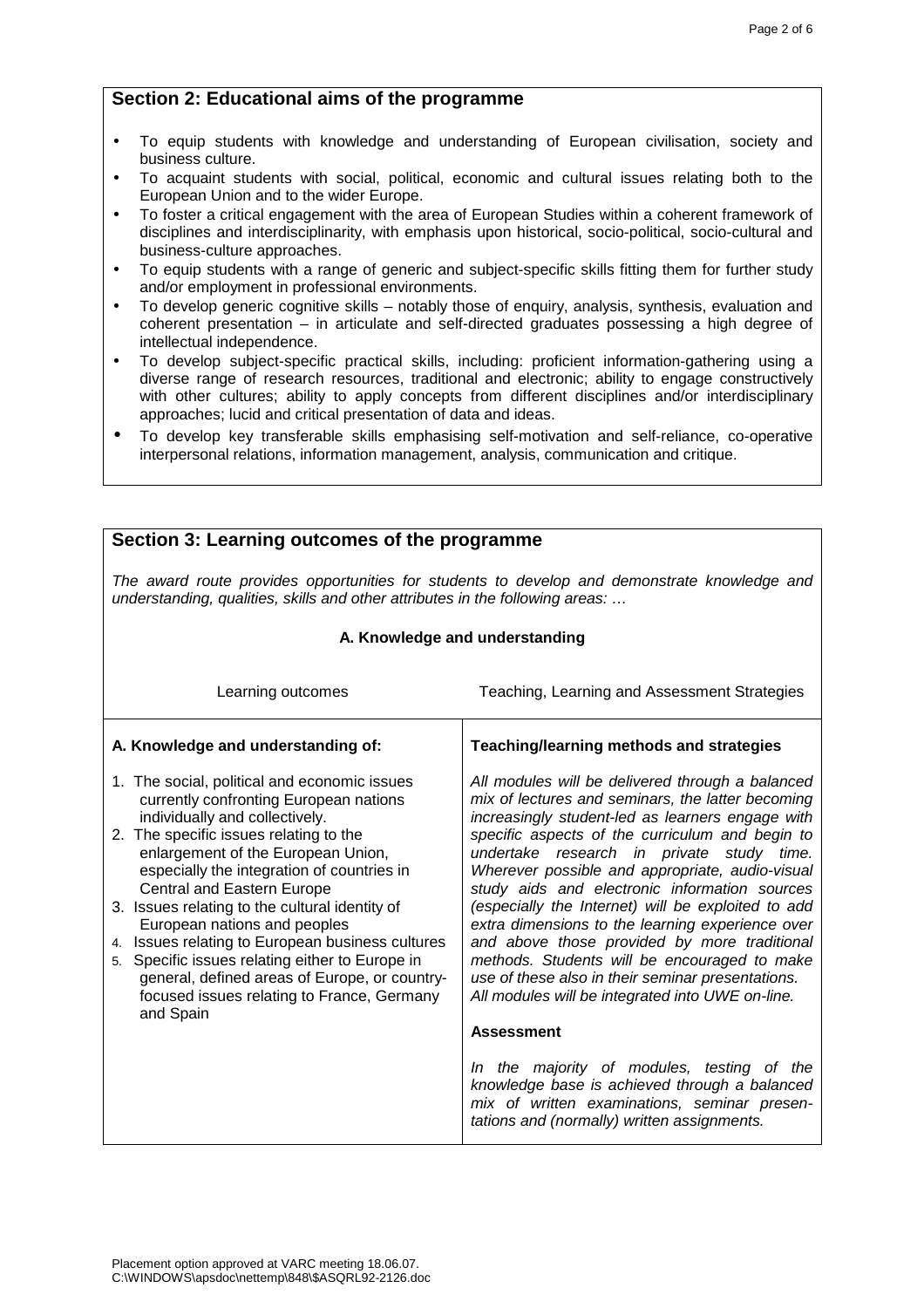| <b>B. Intellectual Skills</b>                                                                                                                                                                                                                                                                        | Teaching/learning methods and strategies                                                                                                                                                                                                                                                                 |  |
|------------------------------------------------------------------------------------------------------------------------------------------------------------------------------------------------------------------------------------------------------------------------------------------------------|----------------------------------------------------------------------------------------------------------------------------------------------------------------------------------------------------------------------------------------------------------------------------------------------------------|--|
| 1. The ability to extract and synthesise key<br>information from spoken and written sources.<br>2. The ability to identify and solve problems.<br>3. The ability to engage in analytical and critical<br>thinking and to present ideas within the<br>structured framework of a reasoned<br>argument. | Intellectual skills are developed through formal<br>and informal exercises including: note-taking and<br>summary writing; seminar participation and<br>presentations; textual analysis and commentary;<br>essay planning and writing, both under controlled<br>conditions and as coursework assignments. |  |
| 4. The ability to select and apply appropriate<br>methodologies and theories.                                                                                                                                                                                                                        | <b>Assessment</b>                                                                                                                                                                                                                                                                                        |  |
| 5. The ability to think independently.                                                                                                                                                                                                                                                               | All of these intellectual skills are tested to varying<br>degrees by each of the assessment types,<br>namely written examinations, seminar presen-<br>tations and written assignments.                                                                                                                   |  |

# **C. Subject, Professional and Practical Skills**

| C. Subject/Professional/Practical Skills                                                                                                                        | Teaching/learning methods and strategies                                                                                                                                                          |  |
|-----------------------------------------------------------------------------------------------------------------------------------------------------------------|---------------------------------------------------------------------------------------------------------------------------------------------------------------------------------------------------|--|
| 1. The ability to understand the field of study by<br>approaching it through a variety of<br>disciplines.<br>2. The ability to evaluate different methodologies | Lectures will introduce students to the main<br>theories underpinning the various disciplinary<br>approaches in use, and seminars will provide<br>opportunities to deploy different methodologies |  |
| and theories.<br>3. The ability to appreciate cultural difference<br>and to adopt cross-cultural perspectives.                                                  | appropriately. Studying the variegated cultures of<br>a continent with which most students have some<br>familiarity will naturally foster informed cross-                                         |  |
| 4. Effective note-taking, summarising and<br>drafting.                                                                                                          | cultural perspectives. Effective performance in<br>lectures, seminars and assessments will depend                                                                                                 |  |
| 5. Research skills using a wide range of sources,<br>and the ability to synthesise and present                                                                  | upon the acquisition of practical skills 4 and 5.                                                                                                                                                 |  |
| cogently the products of that research.                                                                                                                         | <b>Assessment</b>                                                                                                                                                                                 |  |
|                                                                                                                                                                 | All skills will be assessed in all exercises, with<br>skills 1, 2 and 4 emphasised in written work and<br>skills 3 and 5 emphasised in seminar<br>presentations.                                  |  |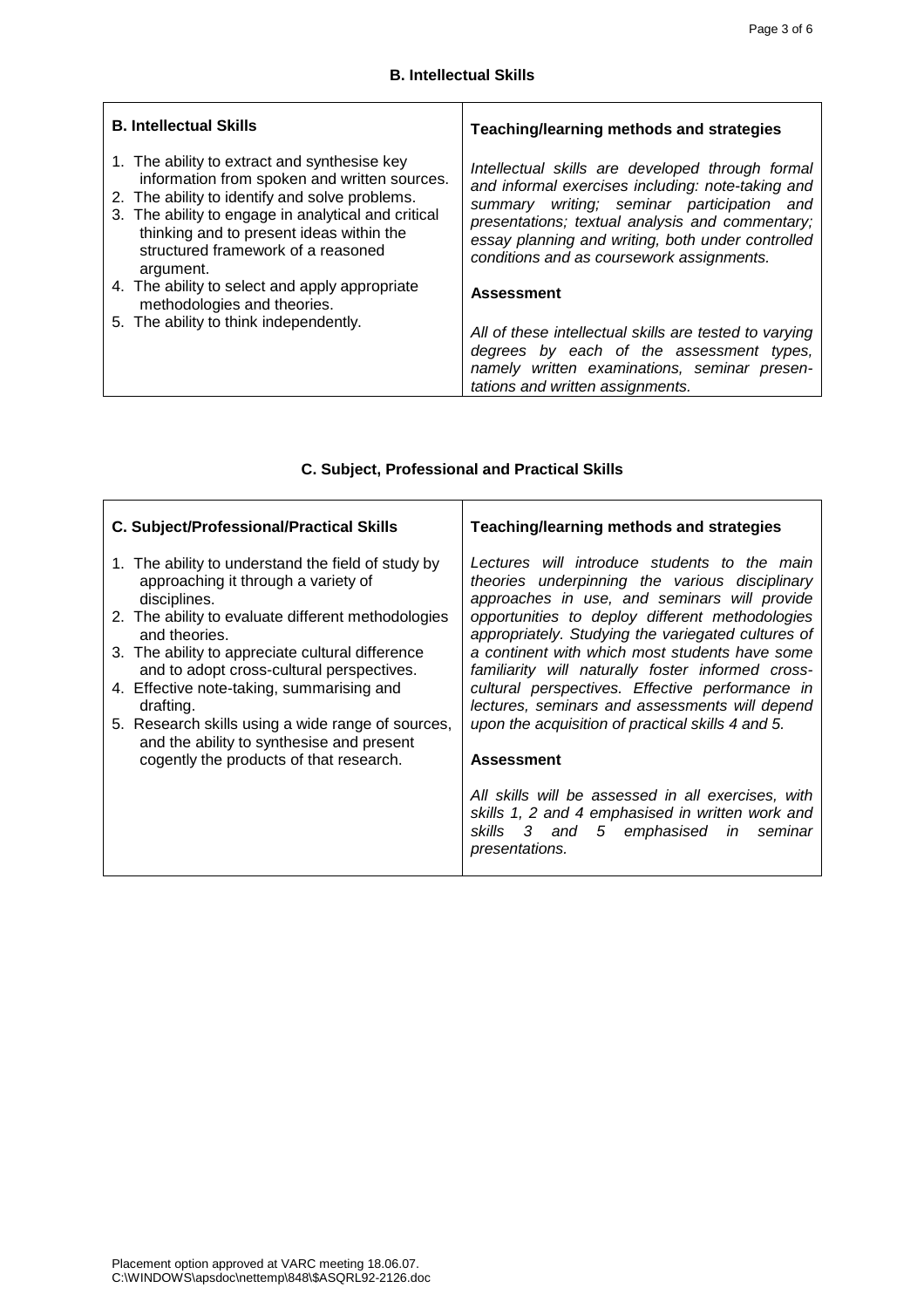| D Transferable skills and other attributes                                                                                                                                                                                                                                                                                                                                                                                                                                                                               | Teaching/learning methods and strategies                                                                                                                                                                                                                                                                                                                                                                                                                                                                                                                                                                                                                                                                                                                   |  |
|--------------------------------------------------------------------------------------------------------------------------------------------------------------------------------------------------------------------------------------------------------------------------------------------------------------------------------------------------------------------------------------------------------------------------------------------------------------------------------------------------------------------------|------------------------------------------------------------------------------------------------------------------------------------------------------------------------------------------------------------------------------------------------------------------------------------------------------------------------------------------------------------------------------------------------------------------------------------------------------------------------------------------------------------------------------------------------------------------------------------------------------------------------------------------------------------------------------------------------------------------------------------------------------------|--|
| 1. The ability to synthesise data and muster<br>material effectively in order to present it<br>clearly and coherently in written form.<br>2. The ability to do likewise in the form of oral<br>presentation.<br>3. The ability to work autonomously under<br>pressure and to meet deadlines.<br>4. The ability to work co-operatively as a<br>constructive team member.<br>5. The ability to make competent use of a range<br>of information and communications<br>technology for gathering and managing<br>information. | Skills 1, 2 and 5 will be taught mostly by example<br>through the lecturers' use and provision of study-<br>materials (printed, audio-visual,<br>support<br>electronic), and their personal performance in<br>lectures and seminars. Skill 3 will be fostered by<br>the requirement to manage and progress<br>coursework assignments and to submit them on<br>time. Skill 4 will be developed through regular<br>seminar exercises requiring teamwork on, for<br>example, textual study, research tasks, joint<br>seminar presentations, etc. Skill 5 will be<br>developed by the requirement to research<br>assignments using Web-based and<br>other<br>electronic resources, to engage with UWE on-line<br>and to submit all written coursework in word- |  |
|                                                                                                                                                                                                                                                                                                                                                                                                                                                                                                                          | processed format.<br><b>Assessment</b><br>Skill 1 is explicitly tested in written assignments,<br>both coursework and exams. Skill 2 is expressly<br>assessed in seminar presentations. Skill 3 is<br>implicitly assessed by the student's timely<br>submission of coursework and completion of<br>examination papers. Skills 4 and 5 are not<br>formally assessed.                                                                                                                                                                                                                                                                                                                                                                                        |  |

| <b>Section 4: Programme structure</b>                                                                                          |                                                                                                                                                                                                                                                                                                                                                                    |  |
|--------------------------------------------------------------------------------------------------------------------------------|--------------------------------------------------------------------------------------------------------------------------------------------------------------------------------------------------------------------------------------------------------------------------------------------------------------------------------------------------------------------|--|
| Summary of Modules Available for this Programme<br>N.B. Module codes are strictly provisional.                                 |                                                                                                                                                                                                                                                                                                                                                                    |  |
| Level 1<br>UPUQM8-30-1:<br>UPUQM4-30-1:<br>UPUQM3-30-1:                                                                        | The New Europe (AK)<br>Studying Cultures: A Practical Introduction (UK)<br>Introduction to European Business Culture (PG)                                                                                                                                                                                                                                          |  |
| Level <sub>2</sub><br>UPUQPC-30-2:<br><b>UPUQRJ-30-2:</b><br><b>UPUQP7-30-2:</b>                                               | Issues in Contemporary Europe (CF)<br>Everyday Culture and Identity in Europe (UK)<br>Managing Business Culture in Europe (GM)                                                                                                                                                                                                                                     |  |
| Level 3<br>UPUQRA-30-3:<br><b>UPUQR8-30-3:</b><br>UPUQRP-30-3:<br>UPUQRQ-30-3:<br>UPUQRK-30-3:<br>UPUQRS-30-3:<br>UPUQSM-30-3: | Central and Eastern Europe: an End to Division between East and West? (AK)<br>European Environmental Policy (DK)<br>The Rise of the Far Right in Contemporary Europe (NS)<br>Popular Culture and Media in Contemporary France (SB)<br>Areas of Conflict in Post-Unification Germany (MMT)<br>European Studies Project (AK)<br>Social Europe and Globalisation (CF) |  |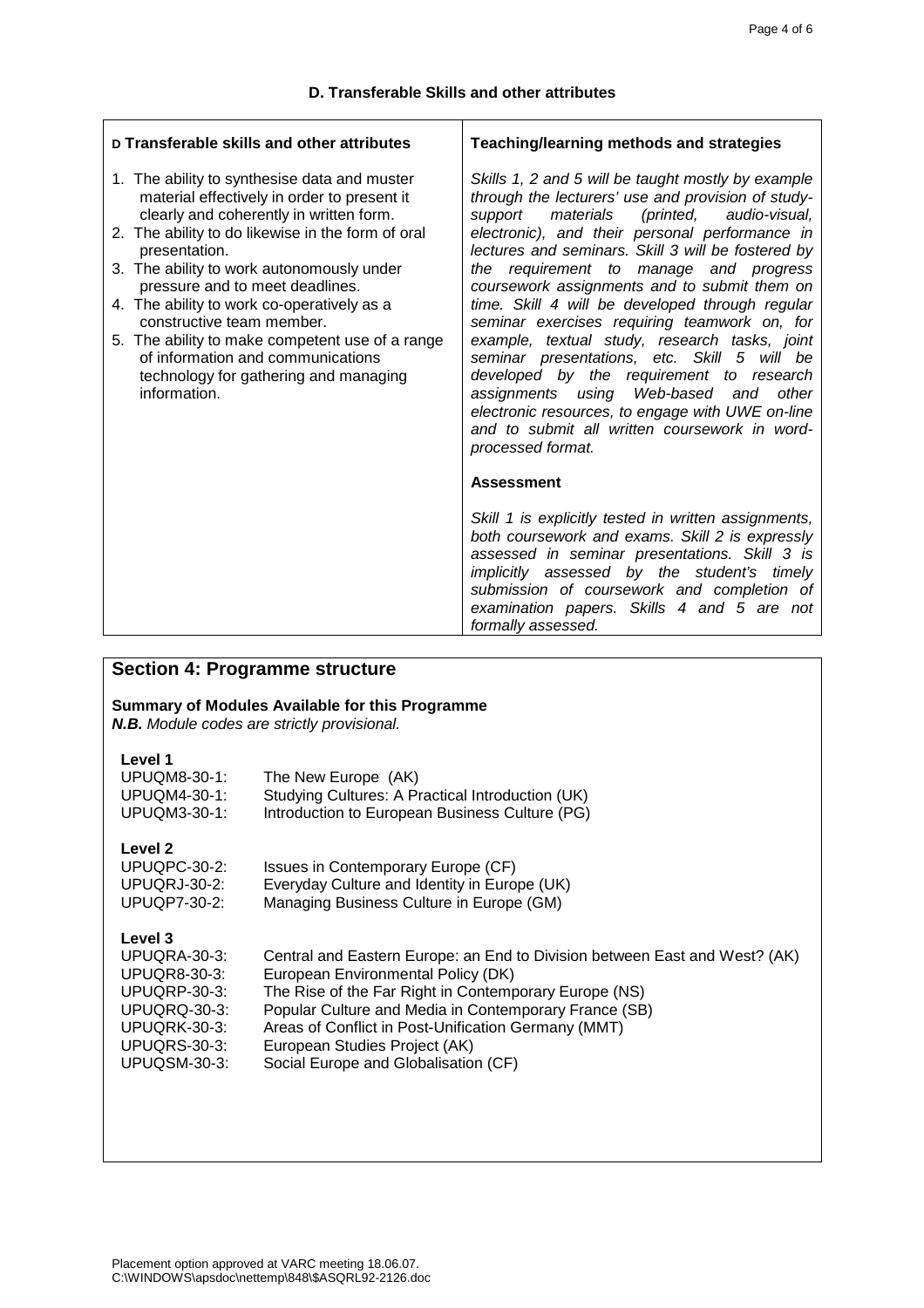| <b>ENTRY</b> |          | <b>Compulsory modules</b>                                                                                                                                                                                       | <b>Optional modules</b>                                                                                                                                                                                                                                                                                                                                                                                                                                                            | <b>Interim Awards:</b>                                                                                                                                                                                                                                                                                                                                                                                                                                                                           |
|--------------|----------|-----------------------------------------------------------------------------------------------------------------------------------------------------------------------------------------------------------------|------------------------------------------------------------------------------------------------------------------------------------------------------------------------------------------------------------------------------------------------------------------------------------------------------------------------------------------------------------------------------------------------------------------------------------------------------------------------------------|--------------------------------------------------------------------------------------------------------------------------------------------------------------------------------------------------------------------------------------------------------------------------------------------------------------------------------------------------------------------------------------------------------------------------------------------------------------------------------------------------|
| ↓            |          | See Core<br>$\bullet$                                                                                                                                                                                           | <b>UPUQM4-30-1</b><br>$\bullet$<br><b>Studying Cultures: A</b>                                                                                                                                                                                                                                                                                                                                                                                                                     | Cert.HE European Studies<br>and<br>• Credit requirements 120<br>(inc. 60 in other HA,<br>min. 100 at level 1 or<br>above)<br>• Other requirements<br>Pass in Core module                                                                                                                                                                                                                                                                                                                         |
|              | level 1  | <b>Core modules</b><br>UPUQM8-30-1 The<br>$\bullet$<br>New Europe                                                                                                                                               | <b>Practical Introduction</b><br><b>OR</b><br><b>UPUQM3-30-1</b><br>$\bullet$<br>Introduction to<br><b>European Business</b><br>Culture                                                                                                                                                                                                                                                                                                                                            |                                                                                                                                                                                                                                                                                                                                                                                                                                                                                                  |
|              |          | <b>Compulsory modules</b>                                                                                                                                                                                       | <b>Optional modules</b>                                                                                                                                                                                                                                                                                                                                                                                                                                                            | <b>Interim Awards:</b>                                                                                                                                                                                                                                                                                                                                                                                                                                                                           |
|              |          | See Core<br>$\bullet$                                                                                                                                                                                           | UPUQRJ-30-2<br>$\bullet$<br>Everyday Culture and<br><b>Identity in Europe</b><br><b>OR</b><br><b>UPUQP7-30-2</b><br>$\bullet$<br><b>Managing Business</b><br><b>Culture in Europe</b>                                                                                                                                                                                                                                                                                              | Dip.HE European Studies<br>and<br>Credit requirements<br>$\bullet$<br>240 (inc. 120 in other<br>HA, min. 100 at level 2<br>or above, min. 120 at<br>level 1 or above)<br>Other requirements<br>$\bullet$<br>Pass in Core module                                                                                                                                                                                                                                                                  |
|              | level 2  | <b>Core modules</b><br>UPUQPC-30-2 Issues<br>$\bullet$<br>in Contemporary<br>Europe                                                                                                                             |                                                                                                                                                                                                                                                                                                                                                                                                                                                                                    |                                                                                                                                                                                                                                                                                                                                                                                                                                                                                                  |
|              | Year out | Use this space to describe optional/compulsory year abroad/placement/clinical<br>placement<br>Students taking this award will be encouraged to take an optional year<br>abroad/placement in a European country. |                                                                                                                                                                                                                                                                                                                                                                                                                                                                                    |                                                                                                                                                                                                                                                                                                                                                                                                                                                                                                  |
|              |          | <b>Compulsory modules</b><br><b>NONE</b>                                                                                                                                                                        | <b>Optional modules</b><br>Any two of:<br>UPUQRA-30-3 Central<br>& Eastern Europe                                                                                                                                                                                                                                                                                                                                                                                                  | Prerequisite<br>requirements<br>Minimum credit /<br>module requirements<br>Pre-requisites : None.<br>$\bullet$                                                                                                                                                                                                                                                                                                                                                                                   |
|              | level 3  | <b>Core modules</b><br><b>NONE</b><br>$\bullet$                                                                                                                                                                 | <b>UPUQR8-30-3</b><br>$\bullet$<br>European<br><b>Environmental Policy</b><br>UPUQRP-30-3 The<br>$\bullet$<br>Rise of the Far Right<br>in Contemporary<br>Europe<br>UPUQRQ-30-3 Popular<br>$\bullet$<br>Culture & Media in<br><b>Contemporary France</b><br>UPUQRK-30-3 Areas of<br>$\bullet$<br>Conflict in Post-<br><b>Unification Germany</b><br>UPUQRS-30-3<br>$\bullet$<br><b>European Studies</b><br>Project<br>UPUQSM-30-3 Social<br>$\bullet$<br>Europe &<br>Globalisation | Other: None.<br>Awards:<br>Target/highest<br>$\bullet$<br><b>BA</b> (Hons) European<br>Studies and<br>Default title<br>$\bullet$<br><b>BA European Studies</b><br>and $\dots$<br><b>Credit requirements</b><br>BA (Hons) 360 (inc. 180 in<br>other HA, min. 100 at level<br>3 or above, min. 100 at<br>level 2 or above, min. 140<br>at level 1 or above); BA<br>300 (inc. 150 in other HA,<br>min. 60 at level 3 or above,<br>min. 100 at level 2 or<br>above, min. 120 at level 1<br>or above) |

#### $\rightarrow$  GRADUATION